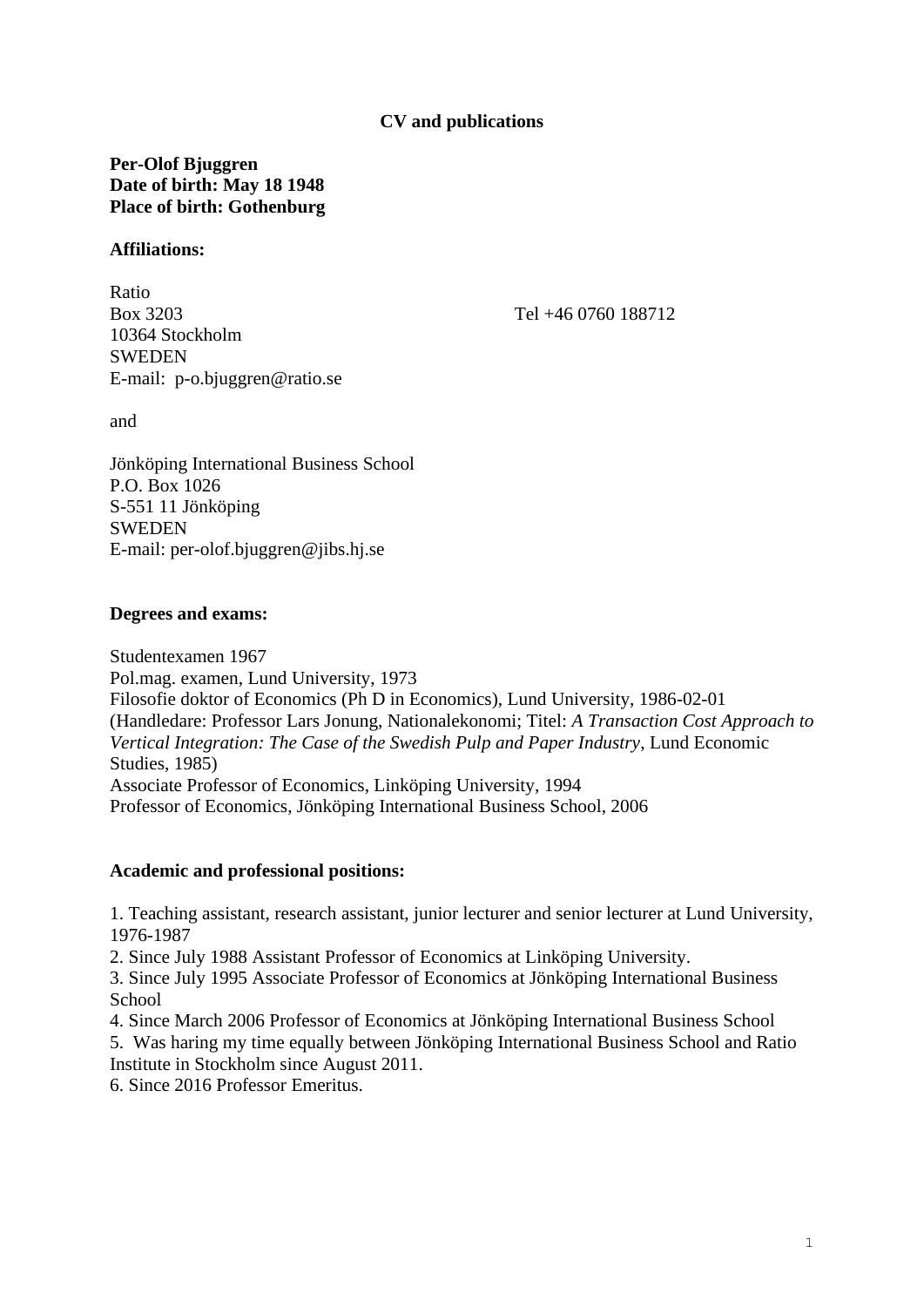#### **Post doc grant for research abroad:**

Research Associate in Economics at University of California Berkeley, 1989-90, financed by the Royal Swedish Academy of Sciences. Invitation by Professor O.E. Williamson (Nobel Prize in Economics 2009)

### **Professional organizations:**

European Association of Law and Economics Nordic Corporate Governance Network

### **Services to the Academic Society:**

Member of the Editorial Board for Ekonomisk Debatt.

Referee in Applied Financial Economics, Annals of Regional Science, South African Journal of Economics, Journal of Institutional and Theoretical Economics, Managerial Finance and Organization Studies, Corporate Governance and Entrepreneurship and Practice, Corporate Governance

Former member of the steering committee of the European Association of Law and Economics (EALE)

I was organizing the 29th Annual Conference of the European Association of Law and Economics, which took place in Stockholm on September 20-22, 2012.

I am active in:

1. The Centre for Family Enterprise and Ownership (CeFEO) at which is focused on research about family businesses. The centre is located at Jönköping International Business **School** 

I have also organized three workshops in Jönköping:

## **Networks and Collaborations**

Except having access to the networks of CeFEO I have the most active collaborations with three corporate governance networks and one law and economics networks. The law and economics network is the European Association of Law and Economics (EALE). Within the fields of corporate governance I am taking an active part in two networks:

- The European Network of Corporate Governance and Investment founded by among others Professor Dennis C Mueller. One of the annual workshops (the  $7<sup>th</sup>$  in 2006) was arranged by me and took place in Jönköping.
- The Nordic Corporate Governance Network (NCGN) that was initiated by me and Professor Steen Thomsen at CBS Denmark.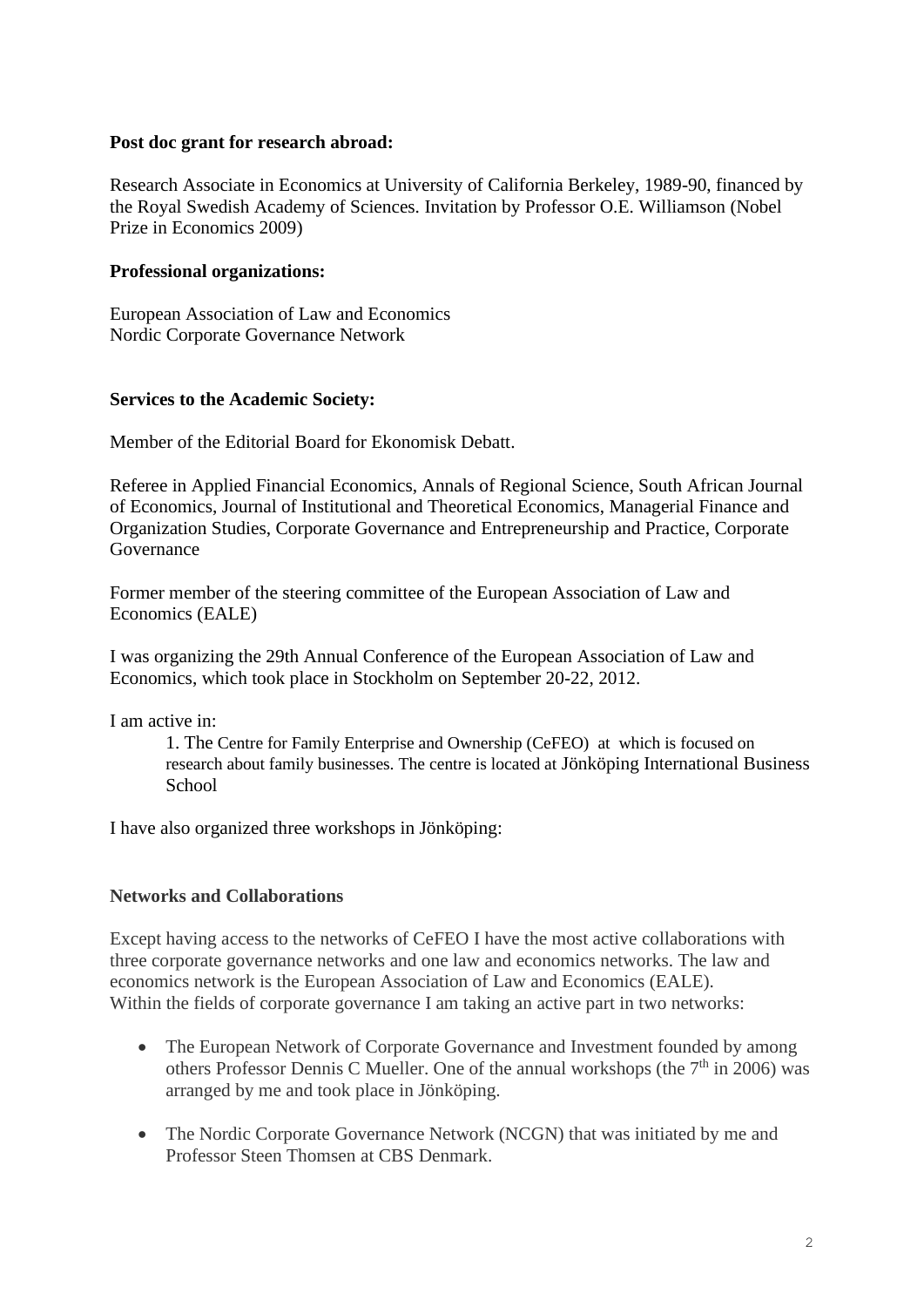#### **Oppositions, participation in evaluations committees, supervision etc...**

I have acted as an opponent in four dissertations (two at Lund University, one in Finland at Turku School of Economics and Business Administration and one at the University of Vienna). Furthermore, I have evaluated competence of applicants for assistant, associate, acting professorship and full professorship.

I have been main advisor and responsible for eight presented doctoral dissertations. These are:

Thomas Marmefelt: *Bank-industry networks and economic evolution-An institutionalevolutionary approach* in 1998,

Thomas Paulson: *Decision-Making, Risk, and Utility – Assessments and Applications of Alternative Decision Models* in 2002,

Johan Eklund: *Corporate Governance, Private Property and Investment* in 2008

Daniel Wiberg: *Institutional Ownership-The Anonymous Capital: Corporate Governance and Investment Performance* in 2008.

Johanna Palmberg: *Family Ownership and Investment Performance* in 2010

James Dzansi: *Essays on Financing and Returns on Investment in* 2012

Andreas Högberg: *Corporate Governance, Legal Origin and Firm Performance: An Asian Perspective* in 2012.

Johnson Bosco Rukundo: *Employment, Competition and Firm Performance – A Sub-Saharan Africa Perspective*, in 2018, JIBS Dissertation Series No. 124

All these dissertations were written and defended at Jönköping International Business School.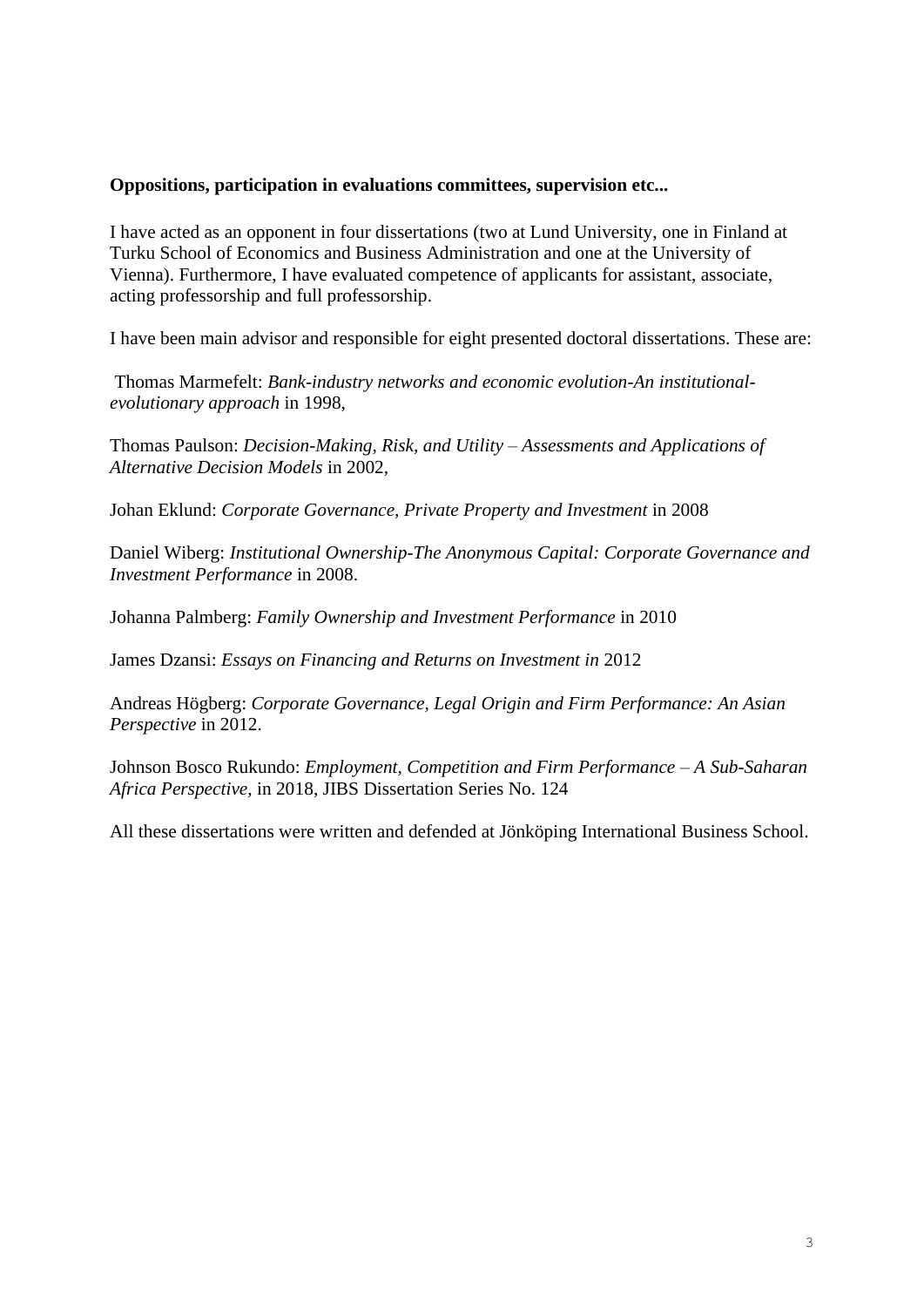## PUBLICATIONS PEER REVIEWED JOURNALS

1. "Efficiency and Transferability of Ownership Rights - A Comparison between the Capitalist and the Socialist Firm", *Statsvetenskaplig Tidskrift (The Swedish Journal of Political Science)*, no. 5, 1980.

2. "Vertical integration in the Swedish pulp and paper industry", *Skandinaviska Enskilda Banken Quarterly Review*, no. 1, 1987.

3. "The Effects of Contractual Restrictions on Industrial Organization: The Case of Swedish Pulpwood Transactions", *The International Review of Law and Economics*, 12(4):517-532, 1992.

4. "Should a Regulatory Body Control Insurance Policies Ex Ante or Is Ex Post Control More Effective?" (D Magnusson and C M Roos coauthors), *The Geneva Papers on Risk and Insurance*, 19:74-82, January, 1994.

5. "A Transaction Cost Perspective on Financial Distress and Capital Structure", The *International Review of Law and Economics*, no. 4, 1995.

6. "Will It Work? - Comment on Joaquim Sá Couto", *Health Care Analysis*, 3:250-251. 1995.

7. "Competition for the Market in the Swedish Primary Health Care Sector", *The International Review of Law and Economics*, 18:529-541, 1998.

8. "Strategic Decision Making in Intergenerational Successions of Small and Medium-Sized Family Owned Businesses", (L-G Sund, co-author), *Family Business Review*, 14(1):11-23, March, 2001.

9. "A Transaction Cost Rationale for Transition of the Firm within the Family", (L-G Sund, co-author), *Small Business Economics*, 19:123-133, 2002.

10. "Ownership of a Cultural Landmark – The Case of Gotha Canal" (H. af Donner, coauthor), The *International Review of Law and Economics*, 21(4):499-519. 2002

11. "Organization of Transfers of Small- and Medium-Sized Enterprises within the Family: Tax Law Considerations", (with L-G Sund), *Family Business Review*, 18 (4):305-319, 2005.

12. "Ownership, Control and Performance in the Most Actively Traded Companies on Stockholm Stock Exchange: A Comparison between 1999 and 2001", (with H. Bohman), published in *Corporate Ownership & Control*, no.2, vol.4, September 2006.

13. "Ownership, Control and Firm Performance: The Effects of Vote-Differentiated Shares", in Swedish Listed Companies" (with Johan Eklund and Daniel Wiberg), *Applied Financial Economics*, vol. 17, pp.1323-1334., 2007

14. "Family-owned, limited close corporations and protection of ownership", (with Lars-Göran Sund), *European Journal of Law and Economics,* vol. 23, issue 3, pp.273-283, 2007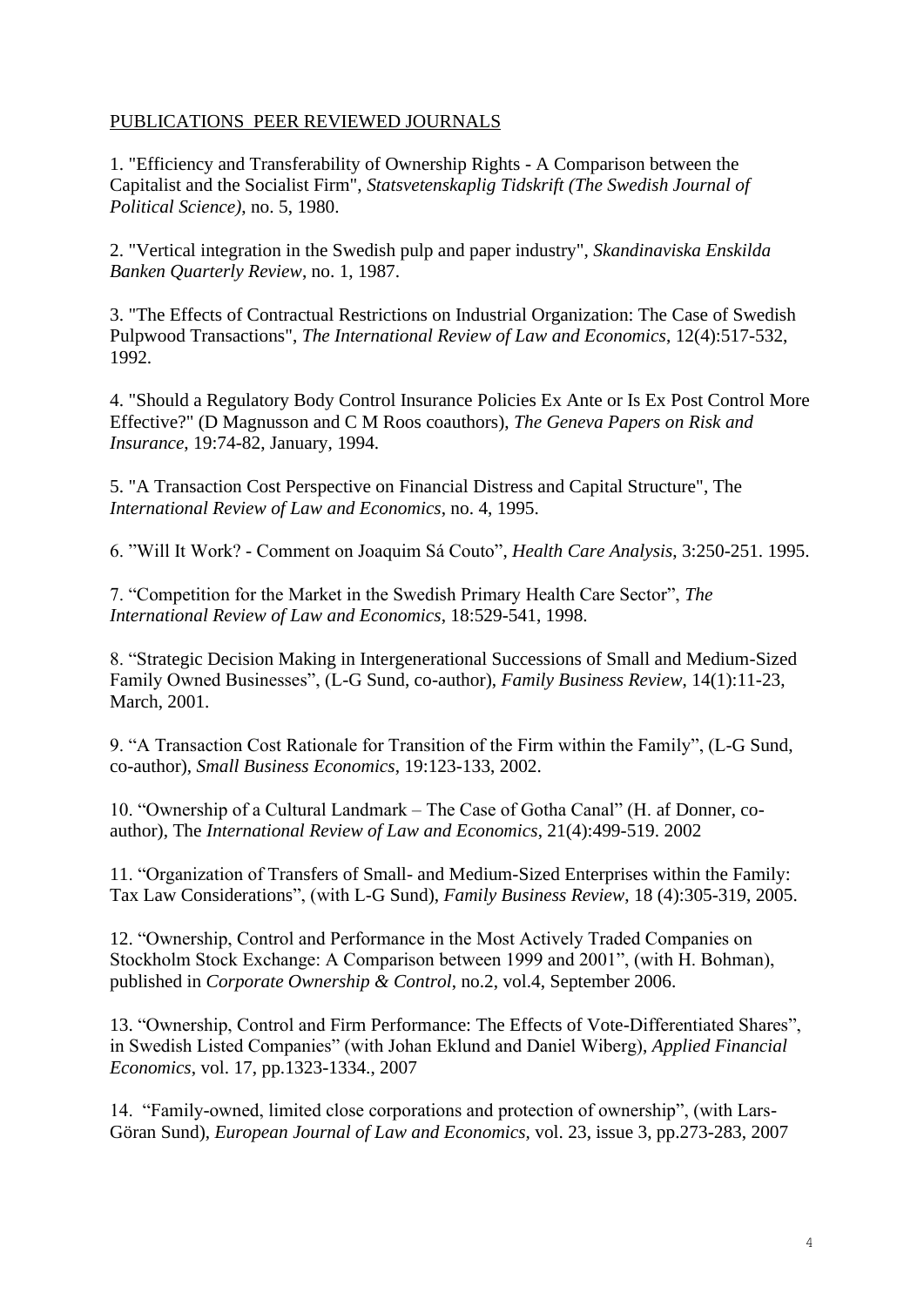15. "Industry Specific Effects in Investment Performance and Valuation of Firms", (with Daniel Wiberg), *Empirica*, vol. 35, pp. 279-291. 2008

16. "The Impact of Vote Differentiation on Investment Performance in Listed Family Firms", (with Johanna Palmberg), *Family Business Review*, vol. 23, no. 4, pp.327-340, 2010.

17. "Ownership restrictions, and team consideration in family-owned businesses", (with L-G Sund), *European Business Law Review*, vol. 22, no.1, 2011

18. "Protection of ownership in family firms: Post-sale purchase clauses and management perspective", (with L-G Sund), *European Journal of Law and Economics,* 33 (2):359-370, 2012

19. "Ownership Dispersion and Capital Structures in Family Firms: A Study of Closed Medium-Sized Enterprises", (with R Duggal and D.Dinag), *Journal of Small Business and Entrepreneurship*, 25(2):185-200, 2012

20. "No Gift and Inheritance Tax – No problems for succession of family-owned businesses?" (with L-G Sund), *European Business Law Review* , volume 24, issue 1, February 2013

21. "Review of Innovation, economic growth and the firm: Theory and evidence of industrial dynamics. Jean Luch Gaffard and Evens Salies (eds.)" *Papers in Regional Science.* Vol. 92, Issue 1, 2013.

22. "A contractual perspective on succession in family firms: a stakeholder view", (with L-G Sund), *European Journal of Law and Economics*, 38(2):211-225, 2014

23. "Property rights and the cost of capital", (with Johan E. Eklund), *European Journal of Law and Economics*, 39:523-537, 2015.

24. "Swedish Patent Litigation in Comparison to European", (with Bengt Domeij and Anna Horn) *Nordic Intellectual Property Law Review*, no 5 pp. 504-522, 2015.

25. "Marginal q revisited", *Applied Economics*, 48(1):52-58, 2016

26. "Institutional Ownership and Returns on Investment", (with Johan Eklund and Daniel Wiberg), *Corporate Ownership and Control*, 13(4):419-429, 2016.

27. "A Swedish Patent Litigation Survey of Small and Medium-Sized Enterprises", (with Bengt Domeij and Anna Horn) *Nordic Intellectual Property Law Review*, no 3 pp. 234-248, 2017

28. "Are Female Leaders More Efficient in Family Firms than in Non-Family firms", (with Johanna Palmberg and Louise Nordström) *Corporate Governance – The International Journal of Business in Society*, 18(2): 185-205, 2018.

29. "A Regulation and Transaction Cost Perspective on the Design of Corporate Law ", (with Hanna Almlöf), *European Journal of Law and Economics,* 47(3):407-433, 2019.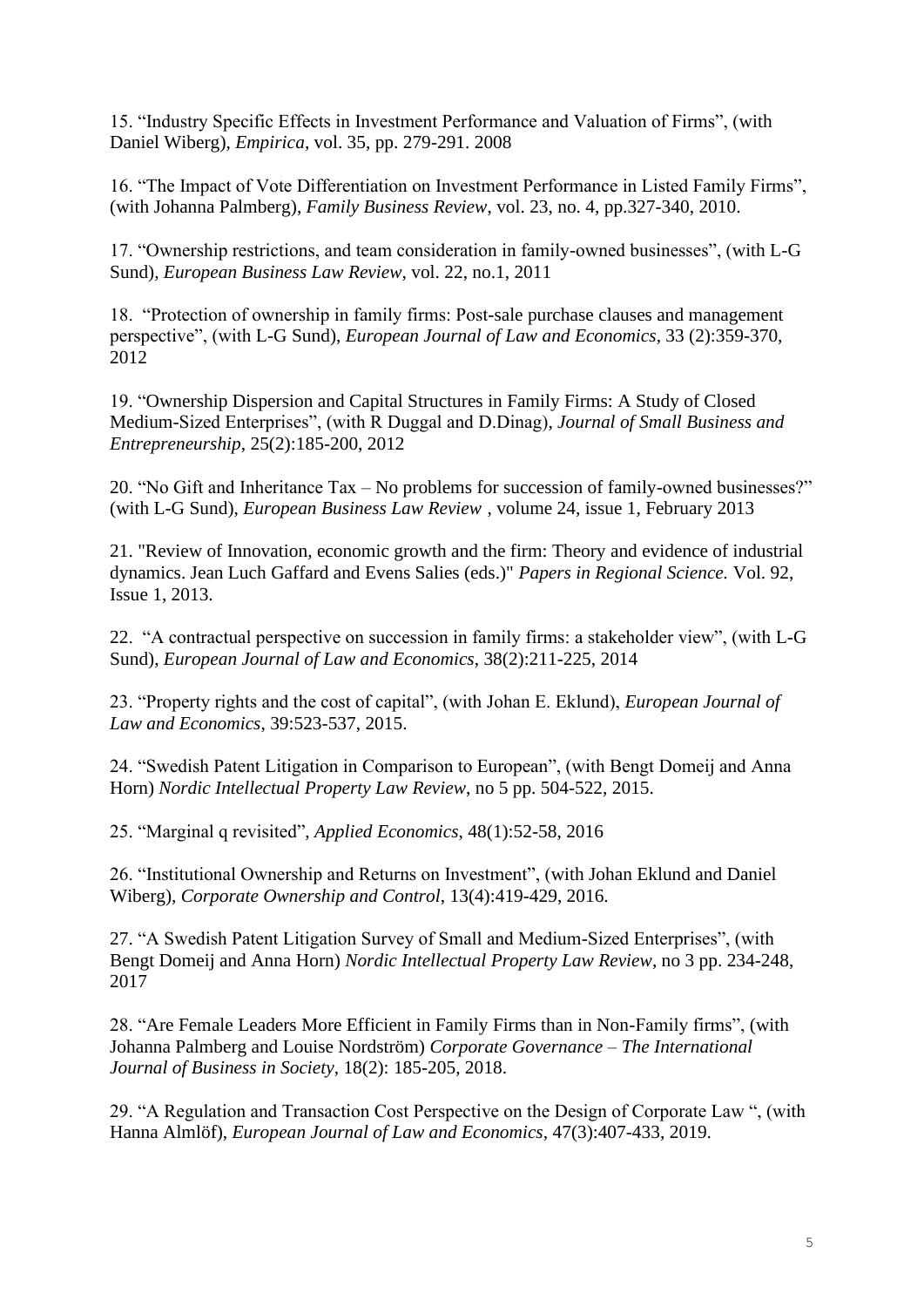## PUBLICATIONS PEER REVIEWED BOOKS

1. "Ownership and Efficiency in Companies Listed on Stockholm Stock Exchange 1985", in M. Faure and R. Van den Bergh, eds, *Essays in Law and Economics - Corporations, Accident Prevention and Compensation for Losses*, Antwerpen: MAKLU, 1989.

2. "Allocation Mechanisms in Health Care", in L. Nordenfelt and P-A Tengland (eds.), *The Goals and Limits of Medicine*, Almqvist & Wiksell International: Stockholm, 1996.

3. "A Transaction Cost Perspective on Financial Distress and Capital Structure", in *Essays in Law and Economics III – Financial Markets and Insurance*, (eds Dirk Heremans and Herman Cousy), Antwerpen:Maklu.1996.

4. "A Transaction Cost Perspective on Financial Distress and Capital Structure", in *The Law and Economics of Financial Distress and Bankruptcy*, Michelle White (ed.), Stockholm: Nerenius & Santérus Förlag AB. 1997

5. "Institutional Framework and Ownership in the Swedish Newspaper Sector - Implications for profitability and pluralism", (with H. Bohman), in (Bohn, E:, Bonser C.F. and Spencer, K.M., eds.) *Transatlantic Perspectives on Liberalization and Democratic Governance*, Műnster: Lit Verlag, 2004.

6. "Turnover and Mobility of Firms and Establishments in the Swedish Service Sector – A Structural Survey**",** (with J. Eklund**),**" in R. Stough, ed, *Entrepreneurship and Dynamics in a Knowledge-Economy*, Routledge, 2005.

7. "Liberalisation of the Telecom Sector and the Changed Role of the State – The Swedish Development from a Transatlantic Perspective", Chapter 16 in (Bohne, E: ed.) *The End of Sovereignty? – A Transatlantic Perspective*, Műnster: Lit Verlag, 2005.

8. "The Swedish 3G Beauty Contest:A Beauty or a Beast? (A Note on Beauty Contests and Auctions as Alternative Means of Allocating 3G Rights)" Ch 13 in R. Stough, B.Johansson and C. Karlsson, eds, *The Emerging Digital Economy: Entrepreneurship, Cluster and Policy*, Springer-Verlag, 2006.

9. "Ownership, Succession and Entrepreneurship in an Aging Society: Is There a Transition Problem?" (with D. Wiberg) Ch 3 in C Karlsson, B Johansson and R Stough (eds), *Innovation, Agglomeration and Regional Competition,* E.Elgar Publ, 2009.

10. *The Modern Firm, Corporate Governance and Investment*, (co-editor Dennis C. Mueller), Cheltenham, UK: Edward Elgar, 2009. (400 pages).

11 "A Contractual Perspective of the Firm with an Application to the Maritime Industry", (with J. Palmberg), Chapter 4 in P-O Bjuggren and D.C.Mueller, eds, *The Modern Firm, Corporate Governance and Investment*, Cheltenham, UK: Edward Elgar, 2009.

12 "The Cost of Legal Uncertainty: The Impact of Insecure Property Rights on Cost of Capital" Chapter 8 in P-O Bjuggren and D.C.Mueller, eds, *The Modern Firm, Corporate Governance and Investment*, Cheltenham, UK: Edward Elgar, 2009.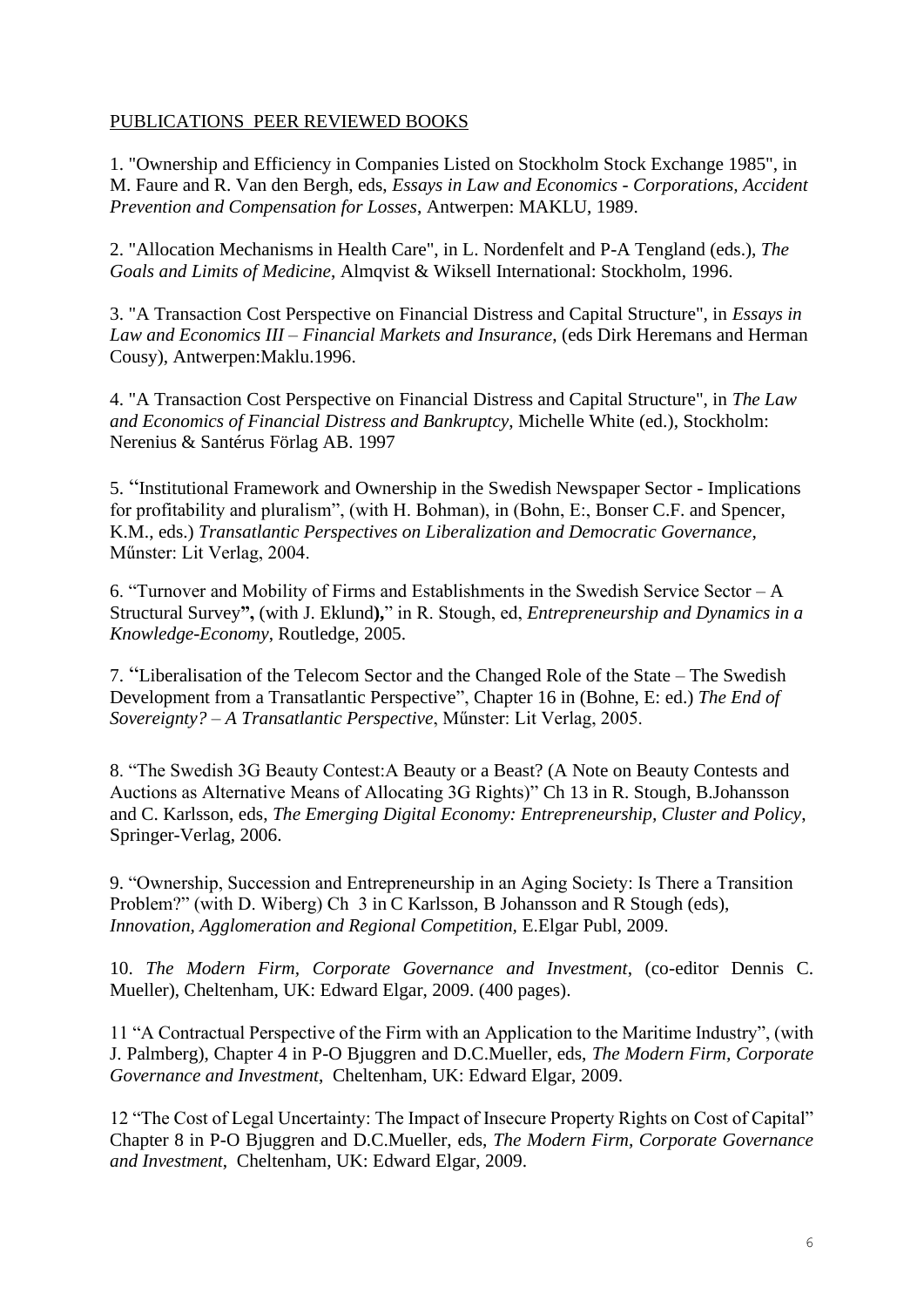13. "Startups, Financing and Geography – Findings from a Survey" (with M. Elmoznino Laufer), Chapter 10 in U. Gråsjö, C. Karlsson and I. Bernhard (eds.), *Geography, Open Innovation and Entrepreneurship,* Cheltenham, UK: Edward Elgar. 2018

## PUBLICATIONS AND BOOKS IN SWEDISH

1. "Arbetskraftens risk - vem skall bära den?", *Ekonomisk Debatt*, nr 1, 1977.

2. "Brister i konkurrensutredningens betänkande", *Ekonomisk Debatt*, nr 2, 1981.

3. "Svar till NO", *Ekonomisk Debatt*, nr 4, 1981.

4. "Ägande och effektivitet inom svensk skogsindustri 1970-1984", kapitel 6 i *Expansion, avveckling och företagsvärdering i svensk industri - en studie av ägarformens betydelse för strukturomvandlingen*, IUI, 1988.

5. "Anställningsskydd för byggnadsarbetare?" (G. Skogh co-author), *Ekonomisk Debatt*, nr 1, 1988.

6. *Företaget - en kontraktsekonomisk analys*, (co-editor Göran Skogh), Stockholm: SNS, 1989.

7. *Industriell ekonomi*, (co-editors Arne Andersson och Olle Ohlsson), Stockholm: SNS, 1990.

8. "Företagsformer, ägande och kontroll", i Lars Jonung (red), *Nya fält för marknadsekonomin*, Stockholm: SNS, 1990.

9. "Obligationens roll på kapitalmarknaden", kapitel 2 i Hans Sjögren (red), *Obligationsmarknaden*, Stockholm: SNS, 1993.

10. "Erfarenheter av primärvård på entreprenad", (T. Paulsson co-author), ingår som kapitel 11 i *Den planerade marknaden - Om nya styrformer i hälso- och sjukvården*, Socialstyrelsen 1995:7.

12. "Kapitalstruktur och bevakning av finansiella kontrakt i små och stora företag", ingår i som kapitel i *Konkursinstitutets betydelse för svensk ekonomi*, K. Gratzer & H. Sjögren (red.), Södertälje: Gidlunds Förlag, 1999

13. Participated in Sund, L-G, 2001, *Generationsskifte av små och mededelstora familjeägda aktiebolag*, Iustus, 2001.

14. *Industriell ekonomi*, (co-editors Arne Andersson och Olle Ohlsson), (2:a omarbetade upplagan), Stockholm: SNS, 2003. (223 pages) .

15. *Ägarskiften och ledarskiften i företag – En fördjupad analys*, (co-authors Leif Melin, Anders Ericsson, Annika Hall, Kajsa Haag och Mattias Nordqvist), Stokholm: Nutek. 2004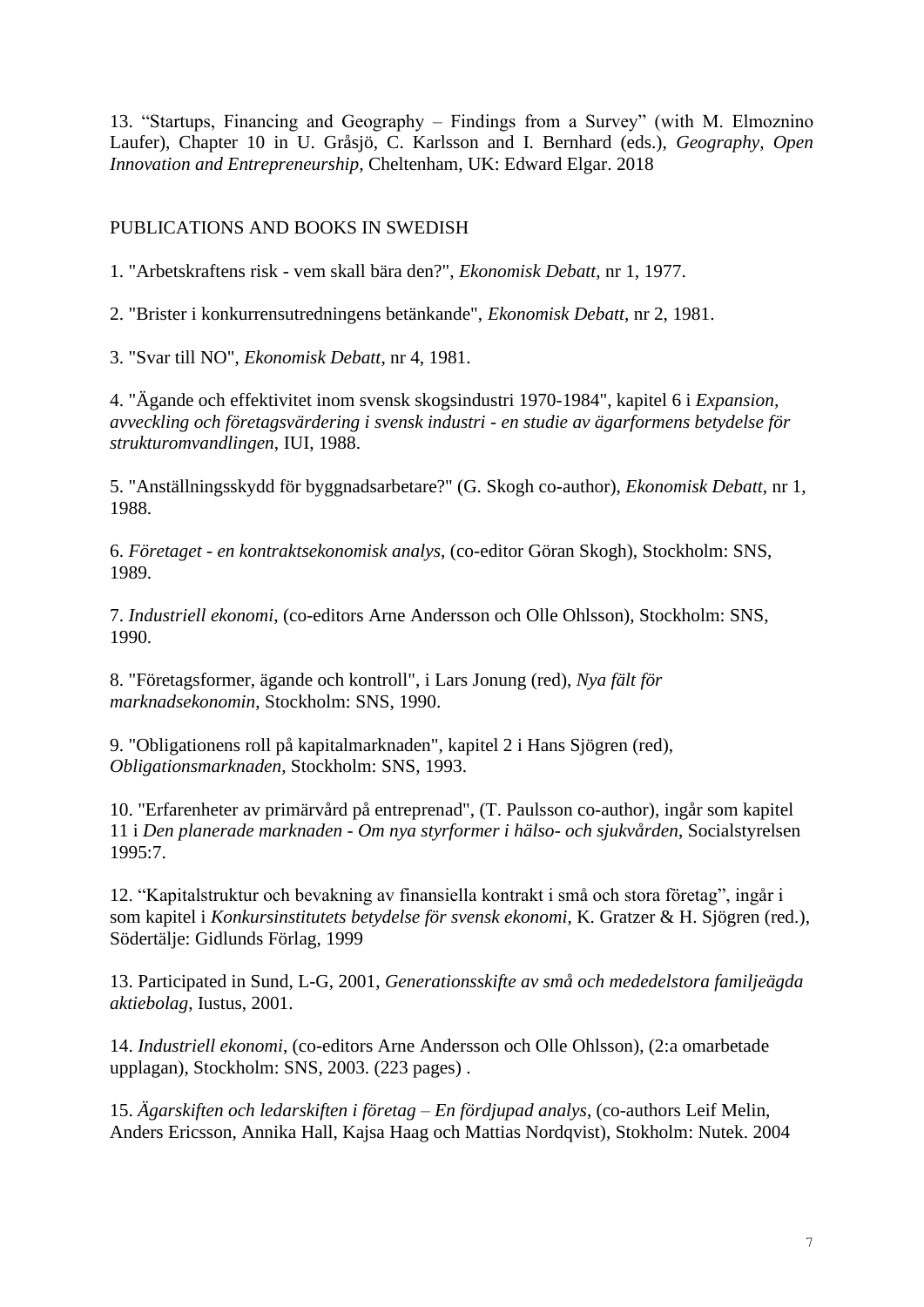16. "Organisering av generationsskifte i små och medelstora familjeföretag", (L-G Sund coauthor), *Skattenytt*, Häfte 7/8, sid 527-544, 2003.

17. "3G och skönhetstävlingar ur ett kontraktsperspektiv" kapitel i *Festskrift till Ingemar Såhl – Studier i rättsekonomi* (red. Christian Dahlman), Lund, Studlentlitteratur, 2005

18. "3.12-reglerna: en ekonomisk analys" (med Dan Johansson och Gunnar Du Rietz) *Ekonomisk Debatt*, 35(7):18-30, 2007.

19. Bjuggren, Per-Olof och Johansson, Dan (2008). "Svar till Edin och Lodin angående 3:12 reglerna", *Ekonomisk Debatt* 36(5):57-59.

20. "Företag, äganderätt och kontrakt", Kapitel 11 I Christina och Lars Jonung (Red), *Ingemar Ståhl – en ekonom för blandekonomin*, Stockholm: Dialogos, 2018.

Working paper (with many citations):

Bjuggren, P-O, Dzansi, J. and Shukur, G., (2010), "Remittances and Investment", Cesis Electronic Working Paper Series, Paper No. 216.

# **BOOK REVIEWS IN SWEDISH**

- 1. "Rolf Rundfelt: Insideraffärer och börsetik", *Ekonomisk Debatt*, nr 7, 1984.
- 2. "Konkursutredningen (SIND 1985:7)", *Ekonomisk Debatt*, nr 5, 1986.
- 3. "Barbro Anell & Bo Persson: Det privata alternativet", *Ekonomisk Debatt*, nr 8, 1986.
- 4. "Skogen vår räddningsplanka? Bilaga 6 till LU 87", *Ekonomisk Debatt*, nr 7, 1987.
- 5. "Jan Olsson: Vad ska staten äga? *Ekonomisk Debatt*, nr 8, 1989.
- 6. "Magnus Henrekson (under medverkan av Steven J. Cavis): Företagandets villkor –
- Spelregler för sysselsättning och tillväxt", *Ekonomisk Debatt*, nr 7, 1996.

7. "Entreprenörskap – den viktigaste produktionsfaktorn", kommer i *Ekonomisk Debatt*, nr 6, 2007.

8. "Skattepolitik från insidan" bokanmälan av Sven-Olof Lodin: Professorn som blev näringslivstorped – min tid i skattepolitiken, Ekerlids förlag, 2009, ? *Ekonomisk Debatt*, nr 2, 2010.

9. Bokanmälan av Solomon´s Knot – How Law Can End the Poverty of Nations av Robert D. Cooter & Hans-Bernd Schäfer, *Ekonomisk Debatt*.41(5):83-87, 2015

10." Specialisering, marknad och företag." bokanmälan av Per Bylund: The Problem of Production: A New Theory of the Firm, Routledge, 2017. *Ekonomisk Debatt,* 46(4): 83-86. 2018.

11. "Klimatet kan inte vänta! Kärnkraftens roll i ett fosilfritt samhälle." Bokanmälan av J.S. Goldstein & S.A. Qvist, 2019, Klimatnyckeln – en fungerande lösning på världens största problem, Volante förlag. *Ekonomisk Debatt*, 48(2):72-76.

# **NEWSPAPER ARTICLES**

1. "Fonder, makt och ekonomi", *Sydsvenska Dagbladet*, den 24 maj 1982.